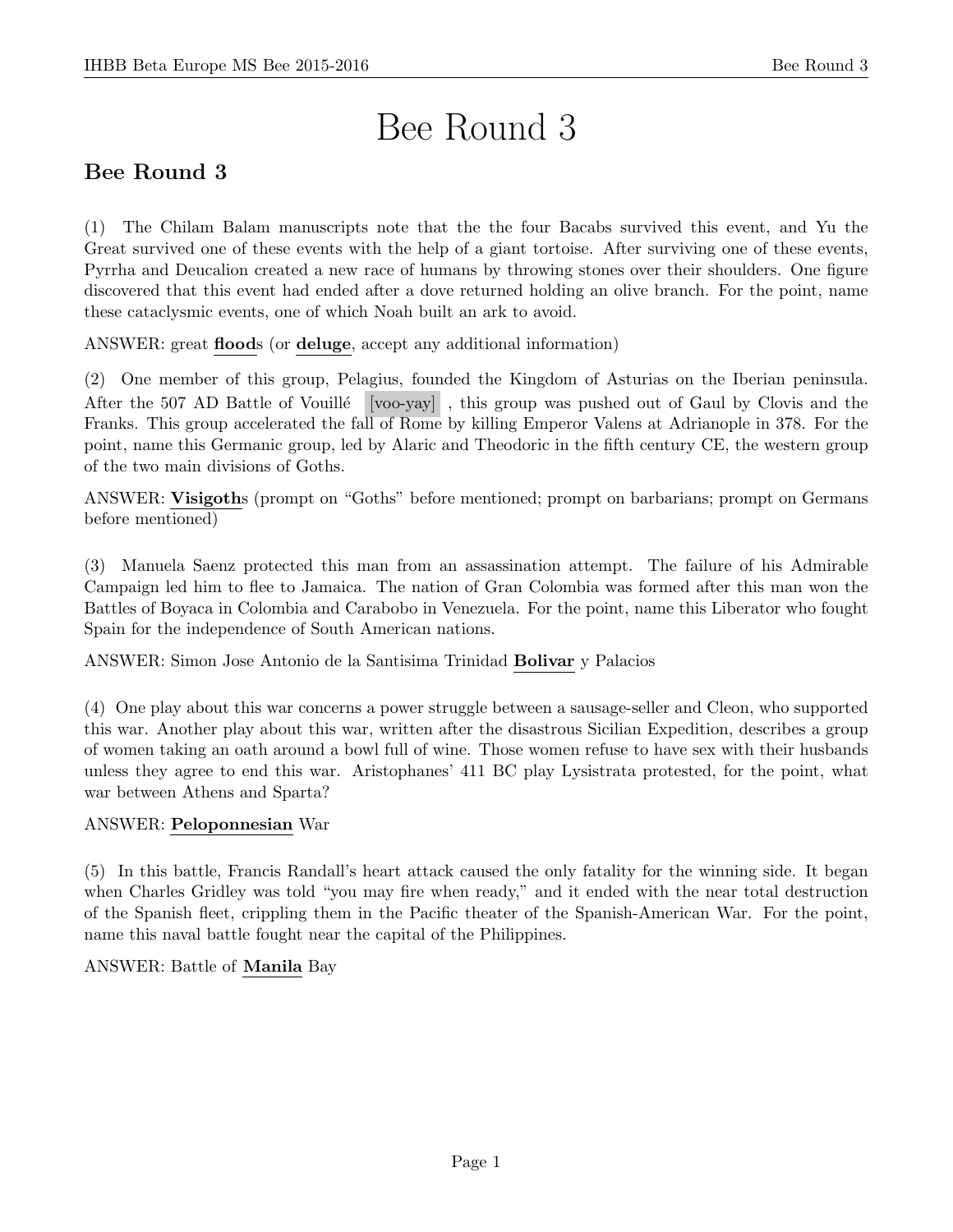(6) One member of this family contested the Hungarian throne with Janos Zapolyas [YAHN-osh ZAHP-oll-yas] and incited a rebellion against him that ended up with that member of this family winning the Battle of Tarcal. Inbreeding in this family resulted in a characteristic "lip" in this family, whose last monarch was removed from power after World War I. For the point, name this ruling house of the Holy Roman Empire, also known as the House of Austria.

# ANSWER: House of Hapsburg or Habsburg (prompt on House of Austria before mentioned)

(7) This man commissioned the Hands of Victory arch formed by two crossing swords. During this man's reign, he hired a nurse and calligrapher to write a copy of the Qu'ran with 27 liters of his own blood to be stored in a mosque named after the Mother of All Battles, a phrase this dictator used to describe a conflict triggered by his invasion of Kuwait. For the point, name this dictator deposed in the 2003 Iraq War.

ANSWER: Saddam Hussein Abd al-Majid al-Tikriti

(8) The Songhai ruler Askia II planned to use these animals in the Battle of Tondibi to create a smokescreen; the plan was ruined by the sound of cannonfire. Banastre Tarleton was defeated by Daniel Morgan at a location named for these animals, turning the tide of the Revolutionary War in South Carolina. For the point, name these four legged animals, unsuited for cavalry due to their lack of speed and inability to be trained, and therefore primarily used in war as draft animals or a source of meat and dairy.

ANSWER: cows (or cattle; accept equivalents like bulls, oxen, etc.)

(9) Simon bar Giora was captured in a siege of this city that is commemorated by Rome's Temple of Peace and the Arch of Titus and mourned on Tisha b'Av. Another siege of this city by Pompey the Great resulted in the Roman conquest of Judea. For the point, name this city where the First and Second Temples on Temple Mount were destroyed.

# ANSWER: Jerusalem

(10) This leader rose in power after winning the Toluid Civil War against his brother, Ariq Broke. He sent Bayan to help put down a rebellion led by Nayan. This leader twice attempted to invade Japan, but both attempts were stopped by a "divine wind," or kamikaze. Nestorian monk Rabban Sauma and Marco Polo visited the court of this emperor. The Yuan Dynasty was founded by, for the point, what Mongol emperor of China and grandson of Genghis Khan?

# ANSWER: Kublai Khan (or Kubla or Kubilai)

(11) The opening of this piece quotes the hymn "Troparion of the Holy Cross." This piece commemorates the Battle of Borodino and culminates with a rendition of "God Save the Tsar." It represents Napoleon's invading army with "La Marsellaise" and includes sixteen artillery blasts in the score. For the point, what overture by Pyotr Tchaikovsky is often played on July 4th and includes cannon fire?

#### ANSWER: The 1812 Overture or The Year 1812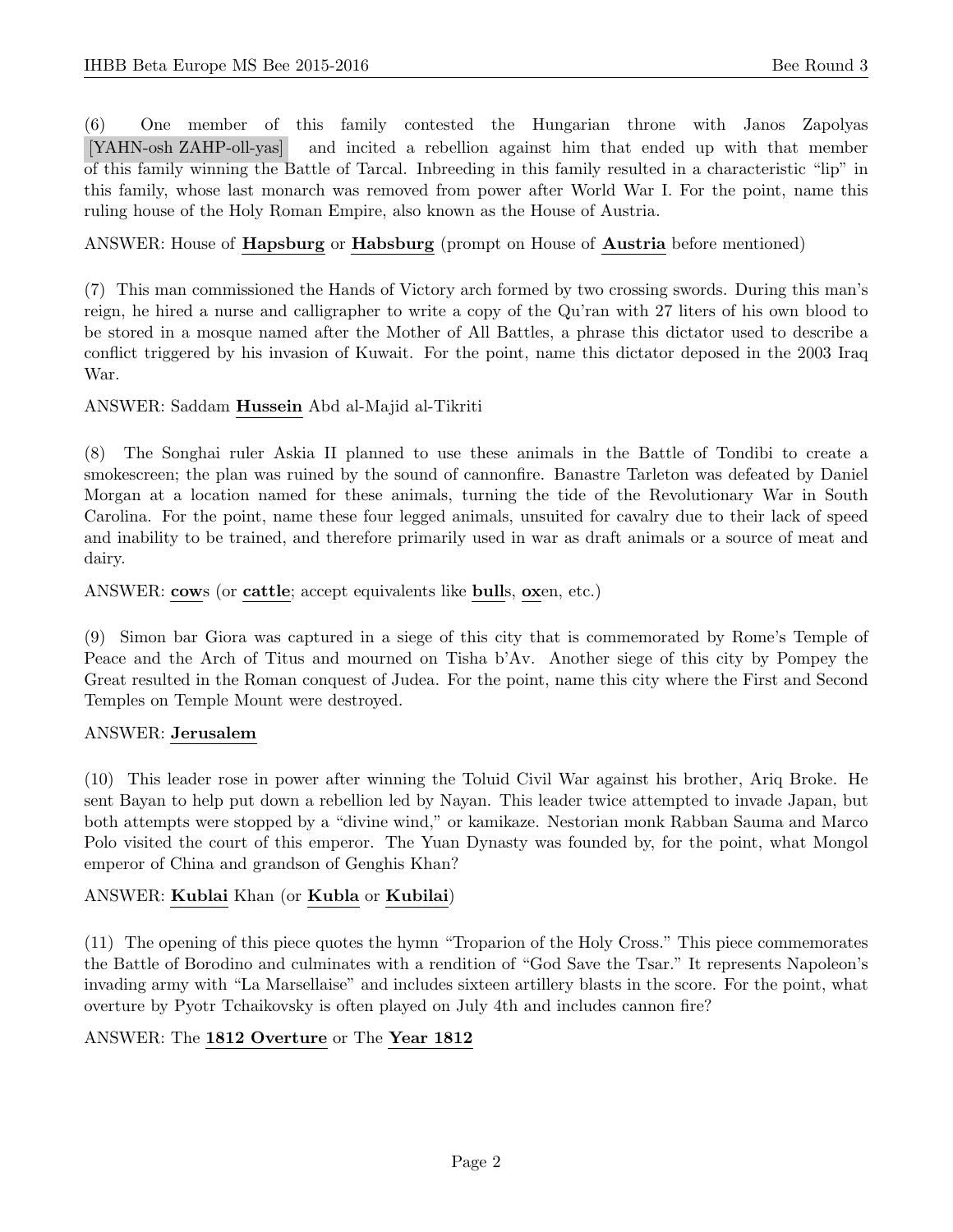(12) One ruler of this modern day country married Taytu Betul after succeeding Yohannes IV. With Liberia, it was the only African country not to be colonized, having defended itself at Adowa against Italian forces. The Solomonic dynasty ruled, for the point, what country, once known as Abyssinia, which was led by Menelik II from Addis Ababa?

#### ANSWER: Federal Democratic Republic of Ethiopia

(13) The Green Bank device of this type is at the center of the United States National Radio Quiet Zone. The Gregorian and Cassegrain reflector types were improvements on the first known one of these devices, designed by Hans Lippershey. A simple reflecting type of these instruments using two mirrors was developed by and named for Isaac Newton. Galileo used one of these of his own design to discover the four largest moons of Jupiter. For the point, name these devices used for remote viewing of celestial objects.

#### ANSWER: telescope (accept radio telescope until "improvements")

(14) Shortly after Germany was hit, this city was also hit by the 1651 St. Peter's Flood. In 1585, its limits expanded beyond the Singel, a moat that now serves as a canal. The VOC was headquartered in this city, where it created the world's first stock exchange. For the point, name this city where the Dutch East India Company was chartered, the capital of the Netherlands.

#### ANSWER: Amsterdam

(15) Fighting in this battle centered around the Mamayev-Kurgan hill, and this battle saw the stubborn defense of Pavlov's House. Georgy Zhukov implemented a plan known as Operation Uranus to encircle Friedrich Paulus's German 6th Army during this battle.The Nazi forces in this battle sought to gain access to the oil fields near the Volga River. For the point, name this World War II battle that served as a turning point for the USSR.

# ANSWER: Battle of Stalingrad

(16) According to Pliny the Elder, the orchites will create the most of this substance, though Pliny errs in saying that the largest fruit will not produce more of this substance when pressed. It was used cosmetically in the gymnasium and presented in tall jars called amphorae to winners of Panathenaic games. For the point, name this substance, a cooking fat whose extra virgin variety is produced throughout the Mediterranean.

# ANSWER: olive oil

(17) Concrete marks were filled with red resin to form namesake "roses" of one siege in this event, and another battle in this event saw the inactivity of Dutchbat. Ratko Mladic [M'LAH-ditch] and Slobodan Milosevic [mee-LOH-se-VITCH] stood trial for war crimes committed during this event. Serbian forces sieged Sarajevo in, for the point, what event that saw the formation of Slovenia, Croatia, and Bosnia from a defunct country?

ANSWER: Breakup of Yugoslavia (accept reasonable equivalents, accept "Croatian war of independence" before "roses", prompt on "secession" from Yugoslavia of any of Bosnia, Croatia, or Slovenia)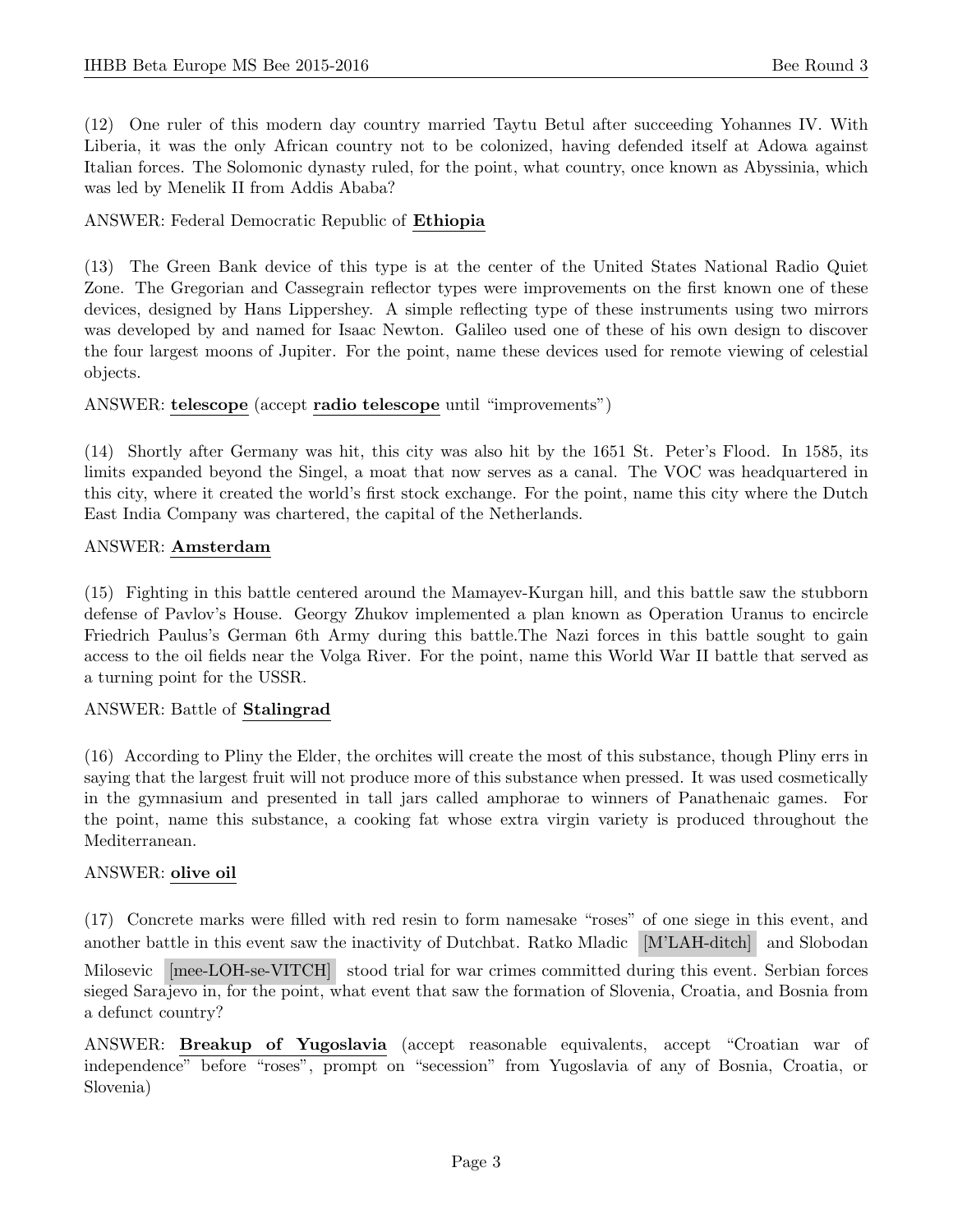(18) This actor has played the founder of Stratton Oakmont, as well as the director of Outlaw, whose company that built the Spruce Goose. This actor, who played Howard Hughes in The Aviator, played a poor artist in a James Cameron film about a 1912 naval disaster. For the point, name this actor who was not Oscar-nominated for his performance in Baz Luhrmann's 2013 adaptation of The Great Gatsby, nor for playing Jack Dawson opposite Kate Winslet in Titanic.

#### ANSWER: Leonardo DiCaprio

(19) Extinct species once found on this island include the giant fossa and elephant birds, though it is still home to a group of primates closely related to lorises. Until the French colonized it in 1897, it was ruled by the Merina Kingdom, a highland group of the Malagasy people. For the point, name this island habitat of ring-tailed lemurs, an African island country with capital Antananarivo.

#### ANSWER: Republic of Madagascar

(20) An authoritative school of thought from this nation argued that personal freedom comes second to the law. The Five Classics, including the Spring and Autumn Annals, were written in this nation by a thinker who promoted virtues like filial piety and a form of altruism called Ren in the Analects. Confucianism developed in, for the point, what nation where legalism was practiced during the Qin [CHIN] dynasty?

ANSWER: People's Republic of China

(21) In this country, the Lion of Al-lat was destroyed in May 2015. Palmyra is controlled by ISIS in this country, where Bashar al-Assad has been opposed by rebels since 2011. For the point, name this middle eastern country embattled by civil war in cities like Aleppo and its capital, Damascus.

# ANSWER: Syria

(22) The 19th century Auburn system required silence in these institutions. Linda Gilbert built libraries in these institutions, which were the original subject of a study by Gustave de Beaumont and Alexis de Tocqueville. Jeremy Bentham proposed a design for one of these called the Panopticon, which allows a watchman to see all of the individuals inside it. For the point, name these institutions that house criminals.

# ANSWER: prisons (accept equivalents like jails)

(23) One side in this war won the Battle of Lutzen despite the death of their king, who had earlier defeated Count von Tilly at the Battle of Breitenfeld. This war started when two ambassadors were literally thrown out of Prague Castle. Gustavus Adolphus died in this war, which was ended by the Treaty of Westphalia. For the point, name this war, largely between Protestant and Catholic alliances, that lasted from 1618 to 1648.

#### ANSWER: Thirty Years War